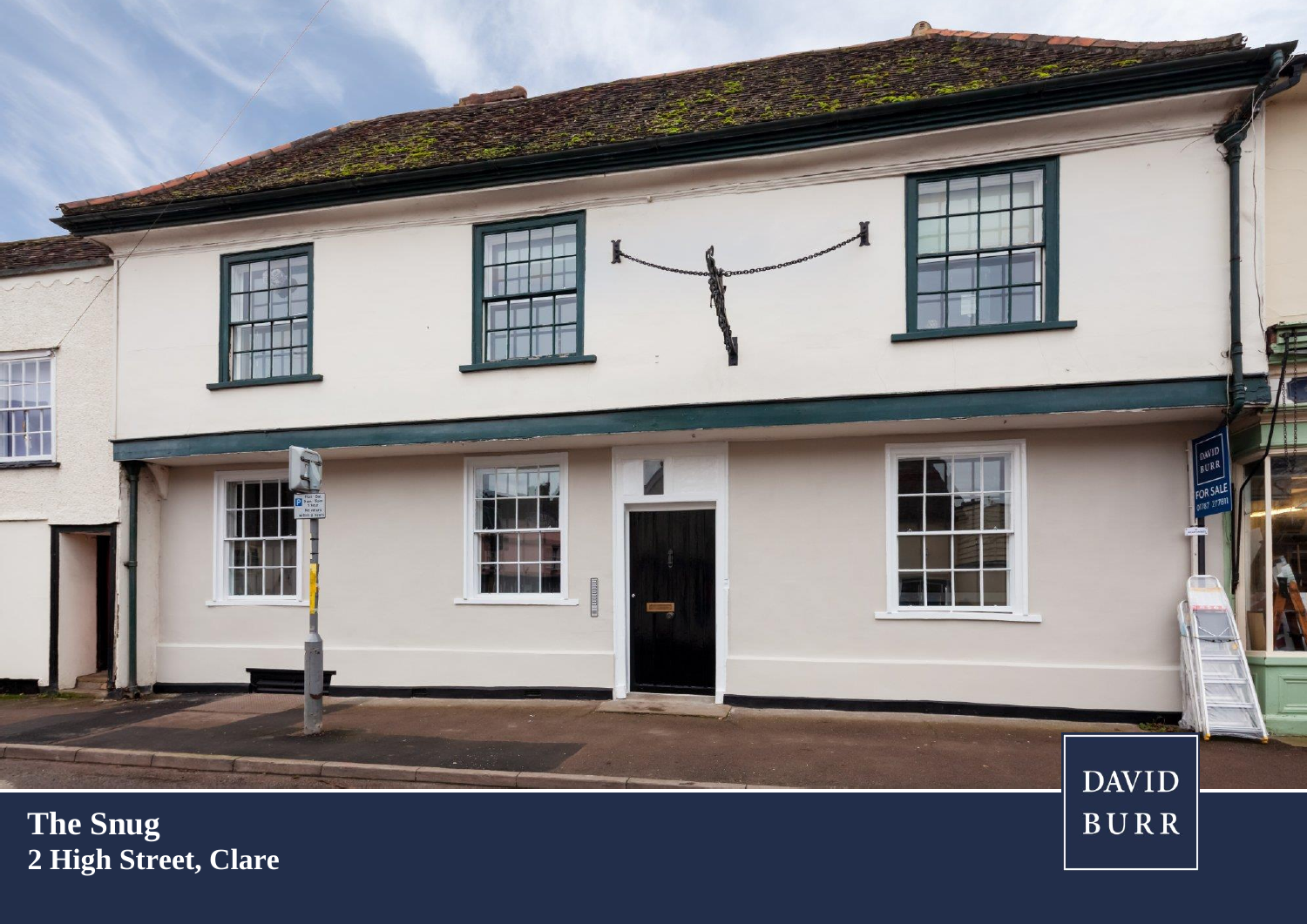## **The Snug, 2 High Street, Clare, Sudbury, Suffolk CO10 8NY**

Clare is an attractive and historic town boasting many fine examples of period architecture, a Priory, Norman Keep and magnificent St Peter and St Paul church. It is very well served for a town of its size with a range of everyday facilities including doctors, shops, schools, which includes the Stour Valley Community School, post office and library. The market town of Sudbury with its branch line commuter service to London Liverpool Street lies 8 miles to the east.

This tastefully presented and newly converted ground floor apartment forms part of a stunning Grade II Listed conversion in one of Clare's most iconic buildings dating back to the 15<sup>th</sup> Century. The property sits within the heart of Clare and is approached by a secure communal entrance hall and enjoys the benefit of a communal courtyard garden and storage within the basement. The apartment itself has been finished to a high standard blending original period features with modern finishes all set just a stone's throw from local amenities.

## **A beautifully presented ground floor apartment with communal garden in the heart of Clare.**

**ENTRANCE** is via a secure communal entrance hall in turn with access leading to the rear garden and down to the basement.

**ENTRANCE LOBBY** with wooden flooring and opening through to the:

**SITTING ROOM** A lovely light room featuring a fireplace with electric feature stove on a brick hearth, wooden flooring and open plan into the:

**KITCHEN/BREAKFAST ROOM** Extensively fitted with a range of units under worktops with a sink and drainer inset. Integrated appliances include an electric oven with four ring hob, integrated fridge, freezer and dishwasher, whilst there is also brick flooring and space for a table and chairs.

**BEDROOM** A light and spacious room with an attractive fireplace.

**SHOWER ROOM** Tastefully fitted with a modern white suite comprising a WC, wash basin and tiled shower cubicle.

## **Outside**

The property forms part of a development of nine luxury apartments in the heart of Clare all enjoying use of the communal garden to the rear. The Snug also enjoys the benefit of a large storage area within the basement of the property.

**SERVICES:** Main drainage, electric heating and water.

**LEASEHOLD:** 199 years as of 1<sup>st</sup> January 2020 with an annual service charge of £1216.93

**NOTE:** None of the services have been tested by the agent.

**LOCAL AUTHORITY:** West Suffolk Council – 01284 763233.

**EPC RATING:** D

**VIEWING:** Strictly by appointment through David Burr – 01787 277811.

**NOTICE:** Whilst every effort has been made to ensure the accuracy of these sales details, they are for guidance purposes only and prospective purchasers or lessees are advised to seek their own professional advice as well as to satisfy themselves by inspection or otherwise as to their correctness. No representation or warranty whatsoever is made in relation to this property by David Burr or its employees nor do such sales details form part of any offer or contract.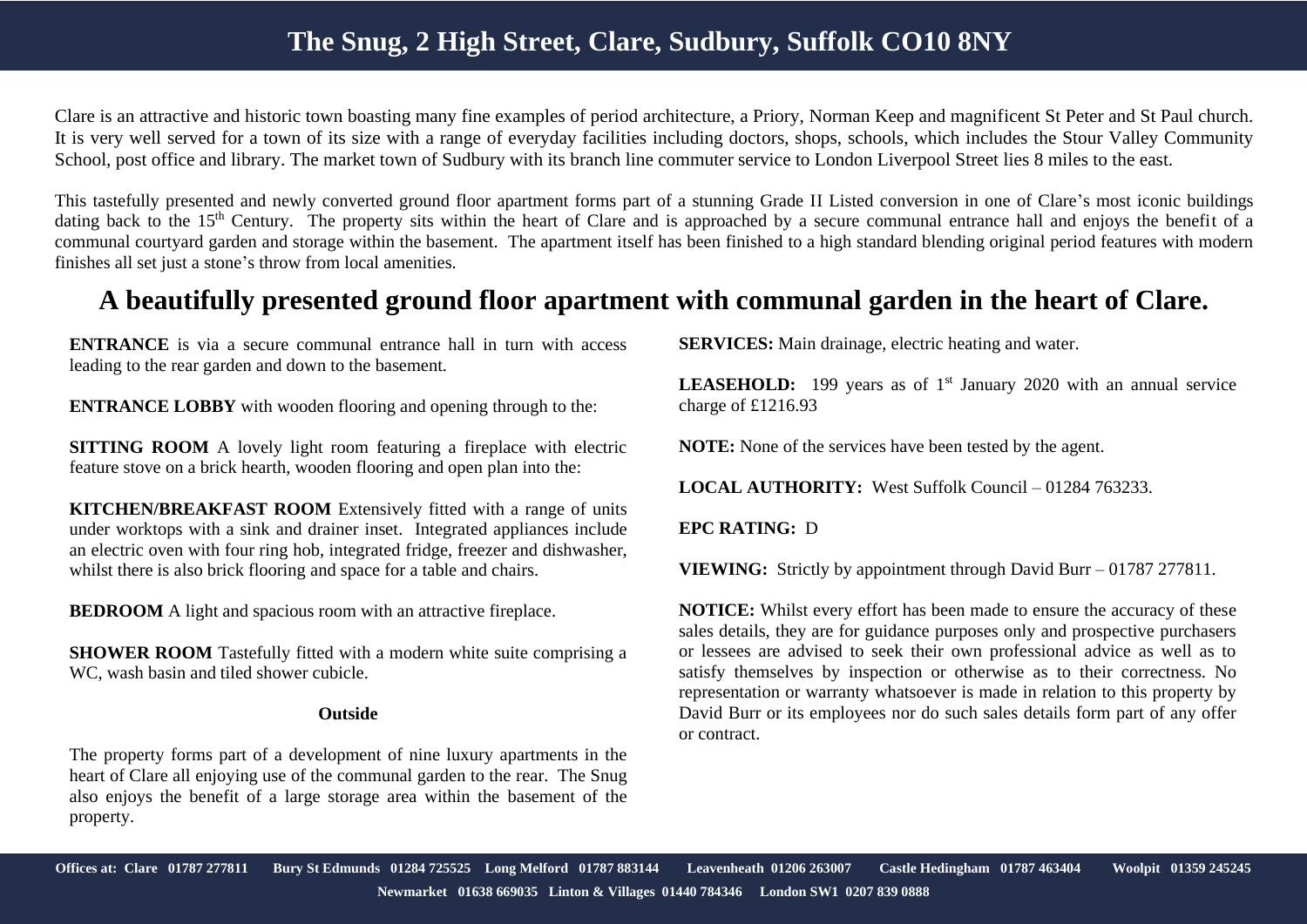

## **Approximate Floor Area** 533 Sq. ft.  $(49.5 Sq. m.)$

Whilst every attempt has been made to ensure the accuracy of the floor plan contained here, measurements of doors, windows, rooms and any other items are approximate and no responsibility is taken for any error, omission, or mis-statement. This plan is for illustrative purposes only and should be used as such by any prospective purchaser or tenant. The services, systems and appliances shown have not been tested and no guarantee as to their operability or efficiency can be given.

**Copyright V360 Ltd 2021 | www.houseviz.com**